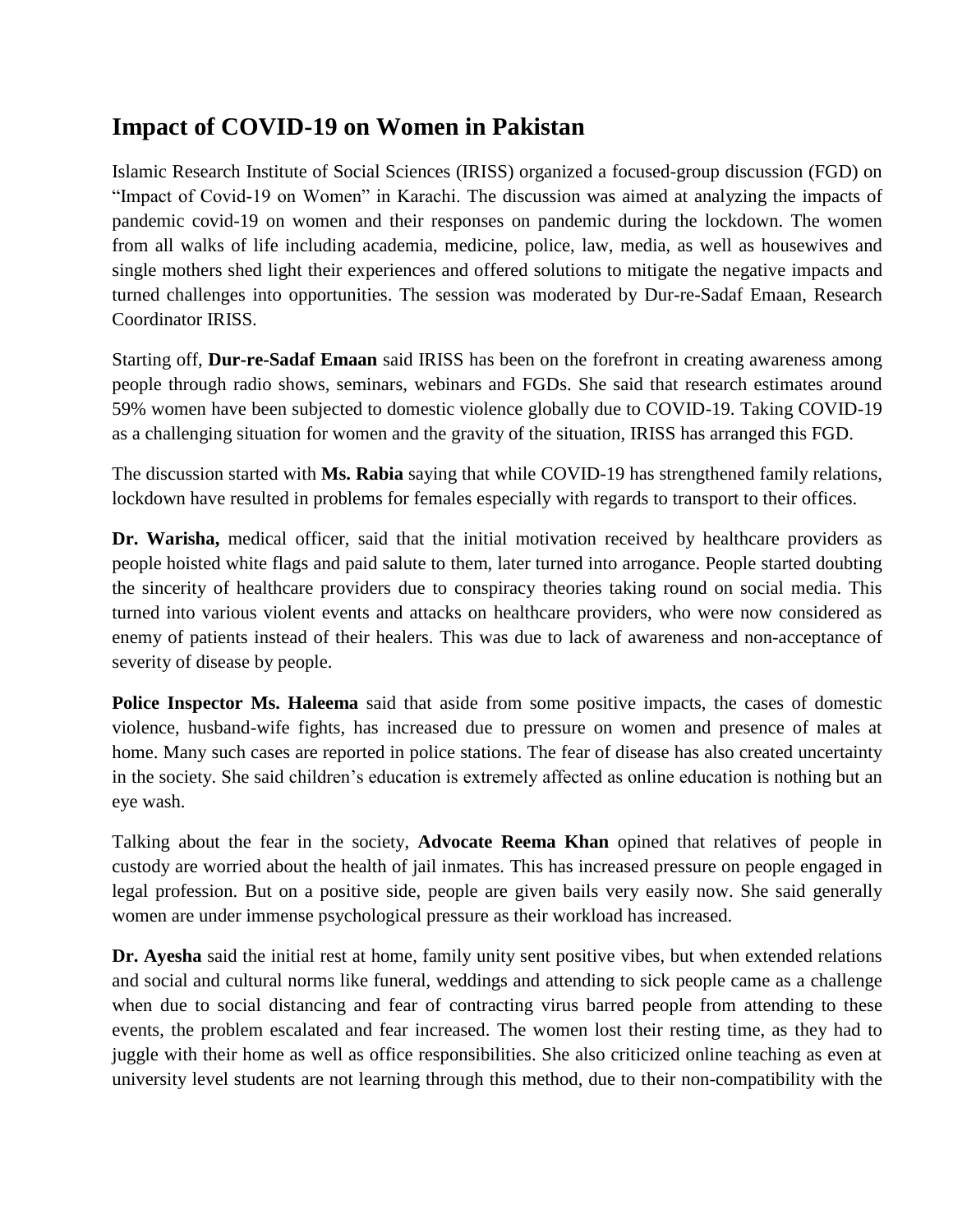method. The problem is more crucial in rural areas where internet and electricity facilities are not at par with urban areas. This has further increased worries of women about their children's education.

**Aalima Mughisa,** who is running a Hifz institute in North Karachi, said the Covid-19 has strengthened family and now women spend less time on shopping, have less mobility, which is good for them. **Ms Kulsoom** said that at Karachi University, Post Graduate Admission Committee's meetings are not being done which has jeopardized the fate of post graduate students. Similarly, students from remote areas of Pakistan cannot avail the opportunity of online classes due to lack of facilities like computers, smart phones, or internet. This has affected higher education badly. While many families are facing economic issues due to unemployment, women have come under additional pressure due to poverty.

**Sheher Bano, a journalist from The News international**, while endorsing the strengthened family relations due to COVID-19, said that working women probably for the first time in their lives have found ample time to attend to their children and family in a focused manner. Since males are at home and maids are not, women are finding it very hard to handle pressures of home and office work. This has extended their office working hours as contrary to earlier nine to five job routine, now they have to work extra hours to meet deadlines, due to their home responsibilities. On a positive side, having the convenience of office and home at one place, they have now saved their long travelling hours. Though this has reduced their physical exhaustion but now this time is consumed at home. Since Covid-19 took all of us by surprise, and no one was initially prepared to deal with the situation, the lack of infrastructure like computers, internet, telephones, mobiles, generators, UPS, (to ensure uninterrupted electricity supply) etc has disturbed the home budget severally due to inflated electricity, mobile, phone, gas bills. This is coupled with COVID-19-driven joblessness in the media field which was already facing lay-offs, delayed or non-payment of salaries, retrenchments since a couple of year.

**Umme Aiman, a house wife** again talked about the increased workload of women due to all family members at home. **Khadija, a single mother,** said single mothers undertake the responsibilities of two parents at a time. COVID-19 has increased financial crises, due to which mothers have to work extra hard. But that translates into less communication with their children and reduced monitoring of their activities, which in turn can have negative impact in the longer run.

## **Recommendations**

The second part of the FGD was to find out the solutions to the problems outlined above. Some of the recommendation which were given by the participants of the FGD included:

- 1. The women should care of the SoPs such as sanitization of the hands, carrying masks when go outside and quarantine yourself if you are sick. This is too important in this situation for the safety of our loved ones.
- 2. Husbands and wives should share and care for each other. Husbands need to share responsibilities of their wives, by following the Sunnah of the Holy Prophet (PBUH), who used to do all his work himself and would also share his wives' burden. In case of joblessness of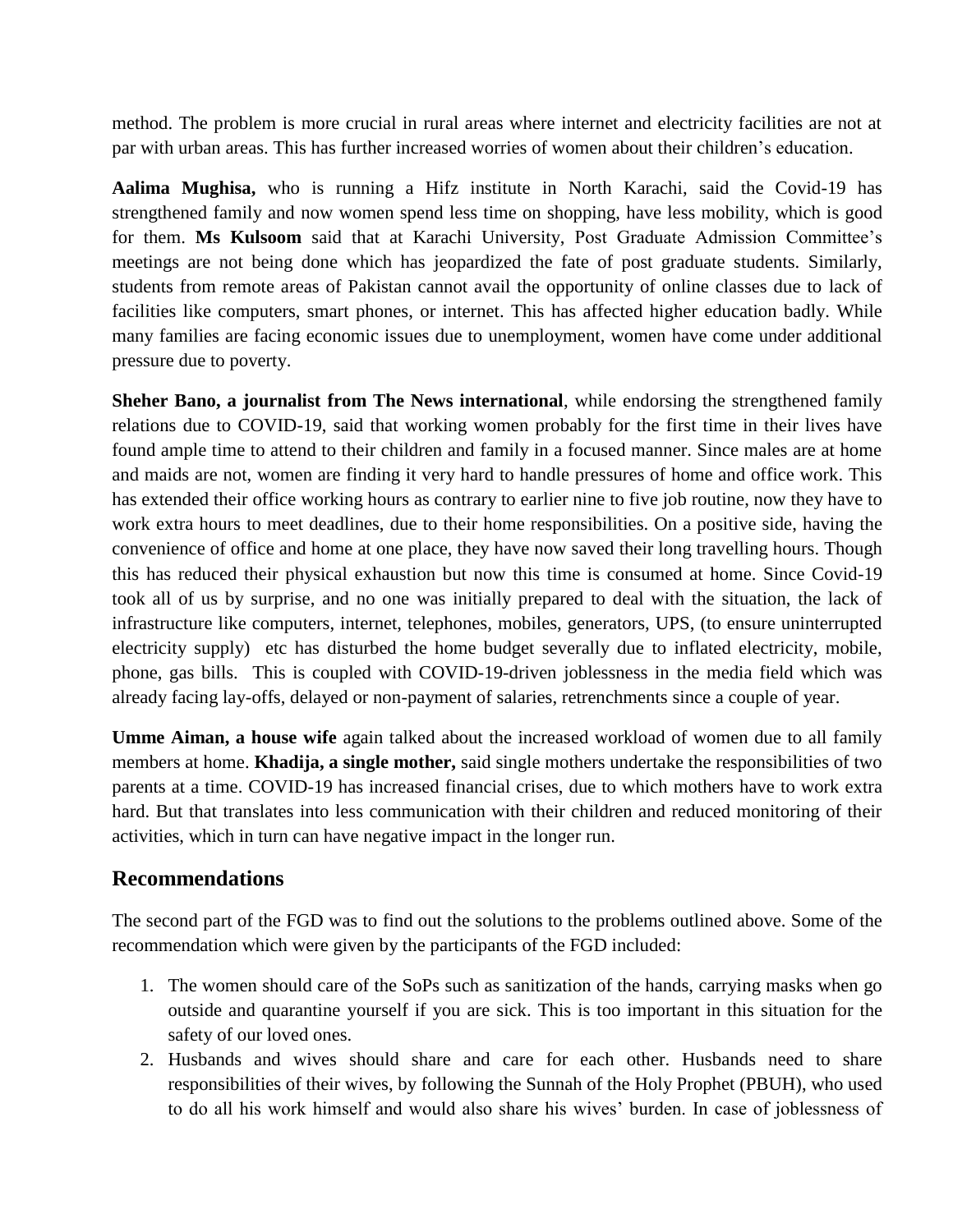husbands, wives should satisfy husbands while following Hadhrat Khadija's example as to how she consoled Rasullullah (SAW) when first Wahee (revelation) was revealed on him. Tolerance on both the partners is very necessary. Women need extra tolerance level.

- 3. Allah is the provider of every human being, so contentment and trust in Allah should be strengthened. We need to strengthen our relation with Him by increasing *Ibadaah* like Namaz, recitation of Holy Quran etc. Sharing is caring, frequent *Sadaqah*, *Infaaq* etc. can reduce overall miseries of people.
- 4. We should be cognizant of the needs of less fortunate people of the society and should share with them whatever extra is with us.
- 5. It is a wrong notion to put all the responsibility of education on Institutions. Parents, especially mothers, should pay attention to their children's education to fill their knowledge gap. Educated people should take the responsibility of disseminating education by shared learning process.
- 6. Boredom of living inside home can also be mitigated by engaging in positive activities, like book reading, indoor games. Out-of-box thinking to create new ways of entertainment and positive activities is required.
- 7. Despite lockdown, marriages are taking place with simplicity. This can be adopted as a future practice to avoid extravagance.
- 8. There is a general need to change people's attitude. Keeping good company and talking to positive people will generate good results.
- 9. Avoid insensitivity towards relations, like not attending to sick people for fear of contracting COVID-19 as death is inevitable and it has a fixed time, individually and collectively we should be ready for it. But we need to be more caring towards our relations and do counselling of people towards this factor.
- 10. Those countries where women are heads of states like News Zealand, there were very few deaths due to COVID-19, which means women, can create good governance. This factor needs to be endorsed and propagated.
- 11. Islam cannot be preached in poverty, first we need to address the basic needs of people and then preach Islam. We should work for the collective interest of the society.
- 12. In order to fight unemployment, there is need to develop skills for new job requirements by benefitting from online free training opportunities available. Jobless people should start diversifying themselves and also seek online work.
- 13. In government welfare schemes like BISP of PM's emergency fund, those who were in real need were not benefitting from these schemes, as they didn't have smartphones to send messages etc. While wrong people befitted from these schemes. We should identify real deserving people and help them to access these schemes.
- 14. Gratitude is the best attitude should be our motto. We should promote positivity and do counselling and advocacy.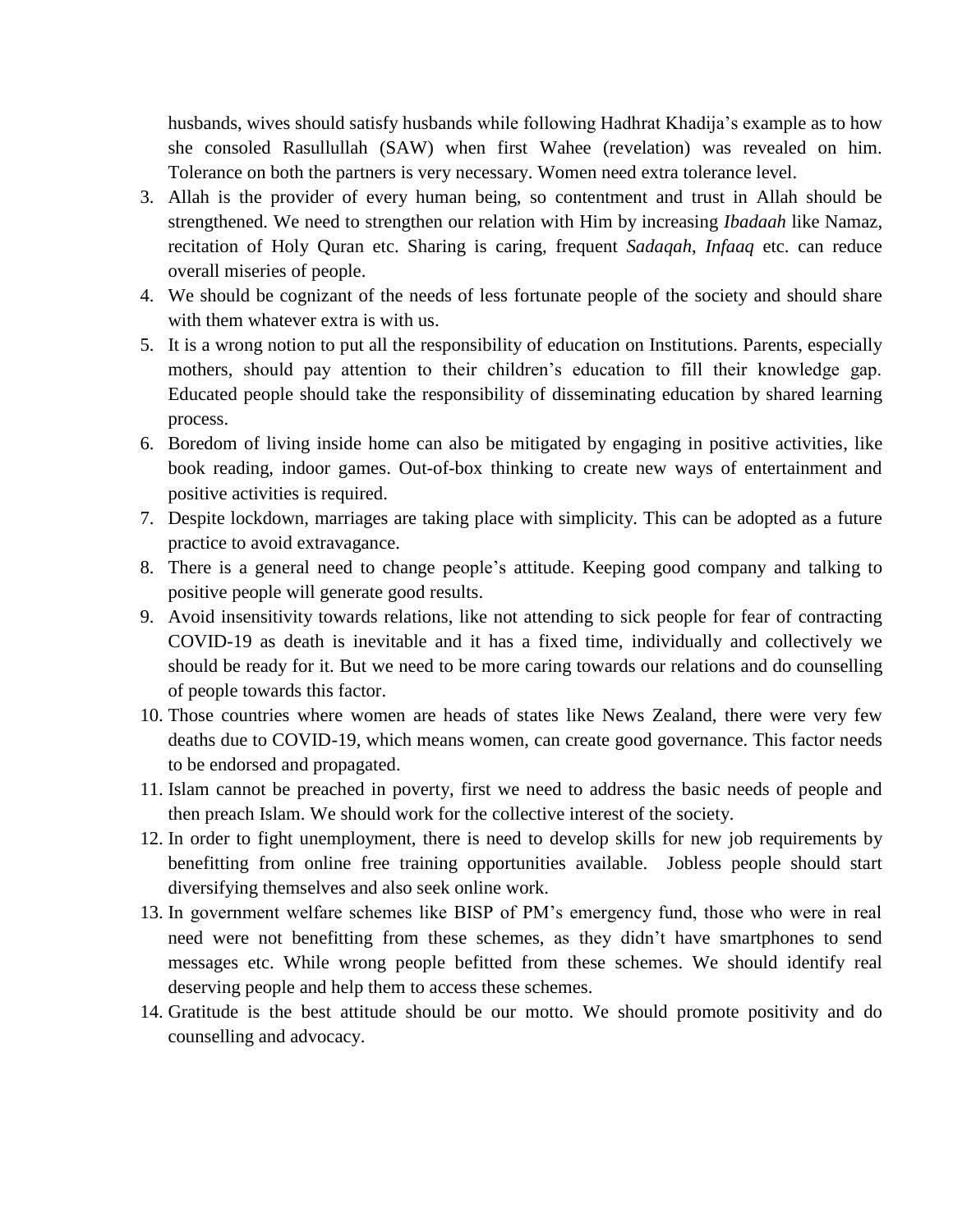15. Organizations should be approached to provide infrastructure to women who are working from home, as in case of many people working at one house, infrastructure falls short and women are the ones who sacrifice in such cases.

## Women Participants

- 1. Dr. Ayesha Rizvi, Lecturer University of Karachi
- 2. Dr. Kulsoom Fatima, Lecturer University of Karachi
- 3. Aalima Sadia Habib, Director Jamia Anwar e Habib
- 4. Aalima Mehreen, Teacher oat Anwar e Habib
- 5. Aalima Wania, Teacher at Anwar e Habib
- 6. Ms. Haleema Chandio, Inspector Police Station Clifton
- 7. Ms. Rabia, PC of Sindh police
- 8. Aalima Rabia Fatima, Aalima , Writer , Teacher
- 9. Dr. Warisha Ismail, Medical officer, Civil Hospital Karachi
- 10. Ms .Shahir Bano, Editor The News
- 11. Aalima Mughisa Khalid, Principal of Dar ul Islam
- 12. Dur-re-Sadaf Emaan, Research Coordinator IRISS
- 13. Ms. Khadija Yaqoob, Reporting and Communication Officer, IRISS
- 14. Ms. Falak Naza, Reporting and Communication Officer, IRISS
- 15. Ms. Reema Azeez, Program Manager, IRISS
- 16. Ms. Ume Aiman, Admin officer, IRISS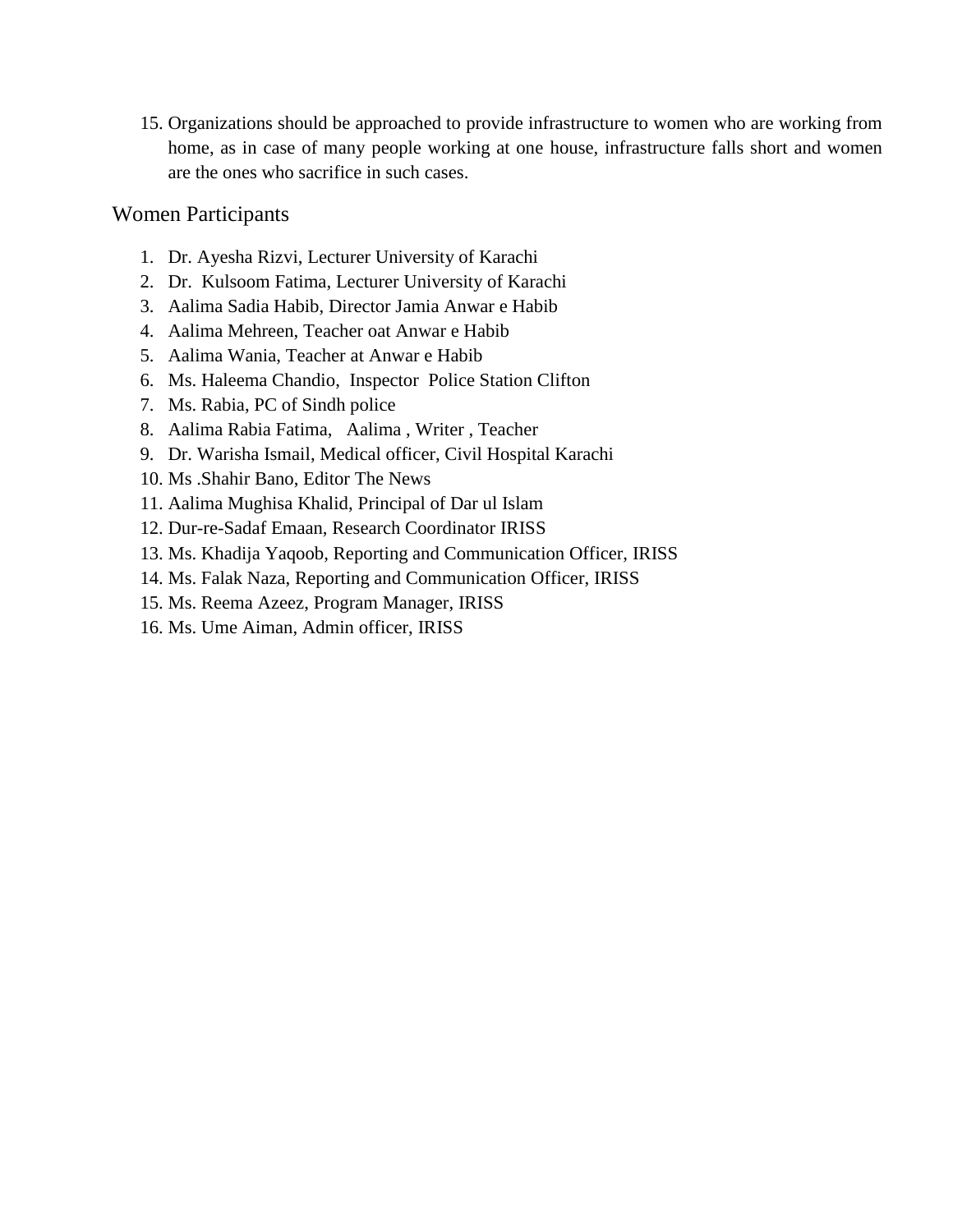## **GALLERY:**